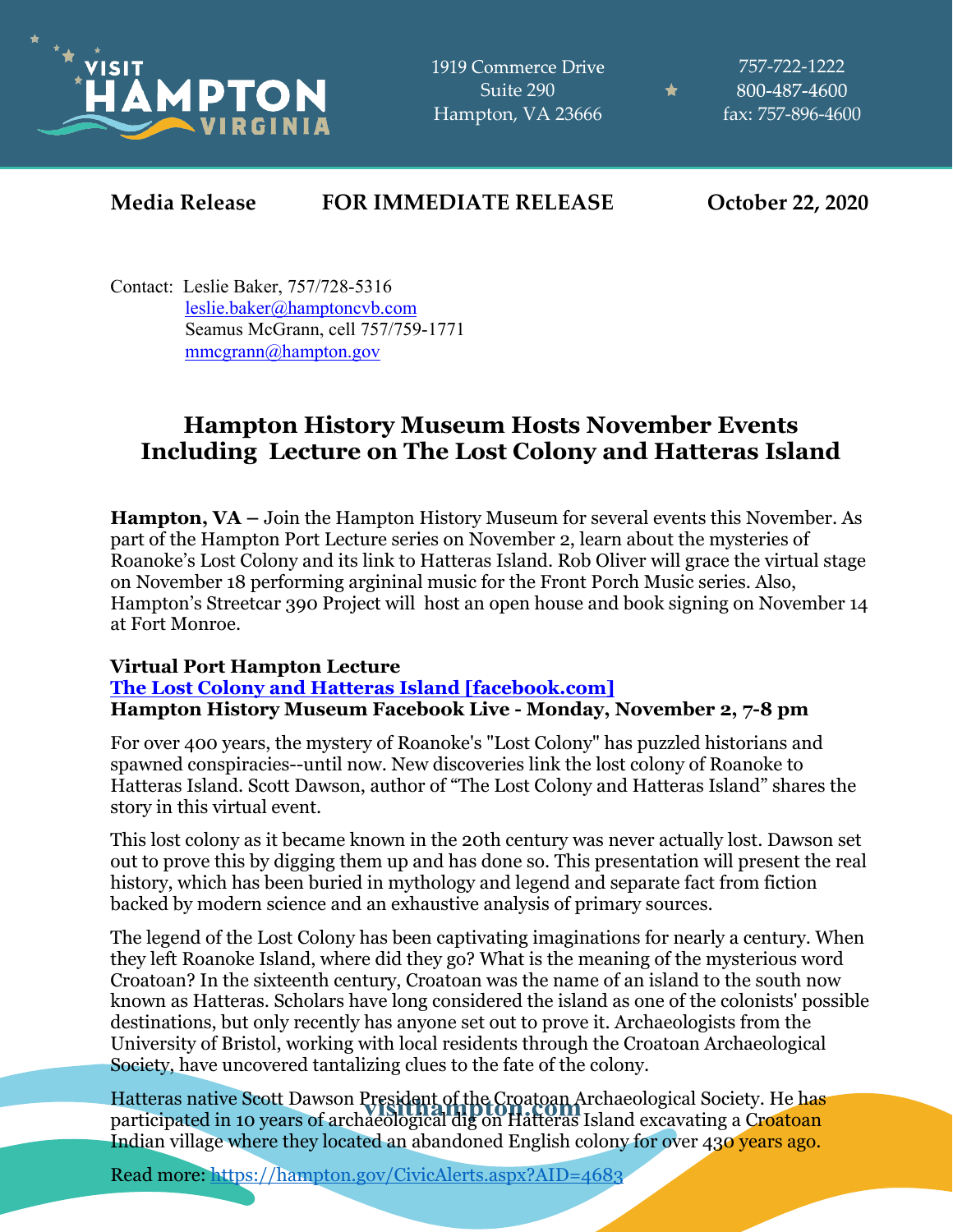### **[Streetcar 390 Open House and Book Signing](https://hampton.gov/CivicAlerts.aspx?AID=4674)**

**Saturday, November 14, 11 am-3 pm, Free** 57 Patch Road, Fort Monroe, VA 23651

Join Hampton's Streetcar 390 Project an Open House to view the progress on the restoration of the historic trolley and to celebrate the release of the book, The One That Survived: The Story of Streetcar 390 and the Era of Streetcar Service on the Lower Peninsula.

This highly anticipated book written by Greg Siegel covers the 70 years when streetcars were a familiar sight in Hampton and Newport News and tells the story of the Streetcar 390's journey from delivery in 1917 to its return in 2017. Greg is the chair of Hampton's Streetcar 390 Project, an all-volunteer group steering the efforts to restore the trolley. Copies of the book will be available for \$20.

At the event, an Amazon gift card raffle will be held to raise funds for the restoration. Five winning tickets will be drawn for prizes ranging from \$50 to \$500. Tickets will be \$5 each or 6 for \$25. The raffle is sponsored by Dr. Michael Hutchings Hampton Family Dentistry.

Face masks and social distancing will be required. The number of attendees in the building at one time will be monitored.

Read more:<https://hampton.gov/CivicAlerts.aspx?AID=4674>

Streetcar 390 Project Media Contact: Greg Siegel, 757-407-3202, [greg.siegel@hotmail.com](mailto:greg.siegel@hotmail.com)

Image attached: Postcard of car 67 in Phoebus, Virginia, c. 1916. This streetcar was purchased from Jackson and Sharp Wilmington, Delaware in 1899. This car was originally an open car and was remodeled for the influx of population during World War I. (Hampton Roads Postcard Club)

## **Virtual Front Porch Music Series**

#### **[Rob Oliver \[facebook.com\]](https://urldefense.com/v3/__https:/www.facebook.com/HamptonHistoryMuseum/live_videos__;!!IZXYVuFH-bp8_Q!Ea_gK63oJBWfVOq8TISzd4ObtSZku5sSB66f9QVOoT9iTV10MfD-dsloPn6-iOzO8xAzlg$)**

### **Hampton History Museum Facebook Live - Wednesday, November 18, 7-8 pm**

Rob Oliver has graced the Hampton History Museum stage performing with other area talents in recent years. This is his first museum event as a solo artist. He is a multiinstrumentalist, vocalist and songwriter who specializes in guitar and harmonica He released his acclaimed debut album "Highs & Lows & Blues" in February 2020.

Oliver has been writing and performing original music for over twenty years in both electric and acoustic settings. He began composing music early on, and was hooked on performing once he got his first taste of playing in bands with friends. His songwriting has evolved through the years just as his listening tastes have changed, but everything continues to be a mix of what has come before.

Read more:<https://hampton.gov/CivicAlerts.aspx?AID=4684>

### **Hampton History Museum**

The Hampton History Museum is located at 120 Old Hampton Lane in Downtown Hampton. There is free parking in the garage across the street. Hours: Monday, Tuesday, Thursday, Friday, Saturday, 9:**00 a.m.-4:00 p.m., Wedne**sday & Sunday, 1:00-4:00 p.m. For more information, visit [www.hamptonhistorymuseum.org](https://urldefense.com/v3/__http:/www.hamptonhistorymuseum.org__;!!IZXYVuFH-bp8_Q!Ea_gK63oJBWfVOq8TISzd4ObtSZku5sSB66f9QVOoT9iTV10MfD-dsloPn6-iOwXWgD8-Q$) [hamptonhistorymuseum.org] or [https://www.facebook.com/HamptonHistoryMuseum](https://urldefense.com/v3/__https:/www.facebook.com/HamptonHistoryMuseum__;!!IZXYVuFH-bp8_Q!Ea_gK63oJBWfVOq8TISzd4ObtSZku5sSB66f9QVOoT9iTV10MfD-dsloPn6-iOy1ij-6eA$) [facebook.com], or call 757-727-1102

###

Partially bordered by the Hampton Roads harbor and Chesapeake Bay, Hampton, with the